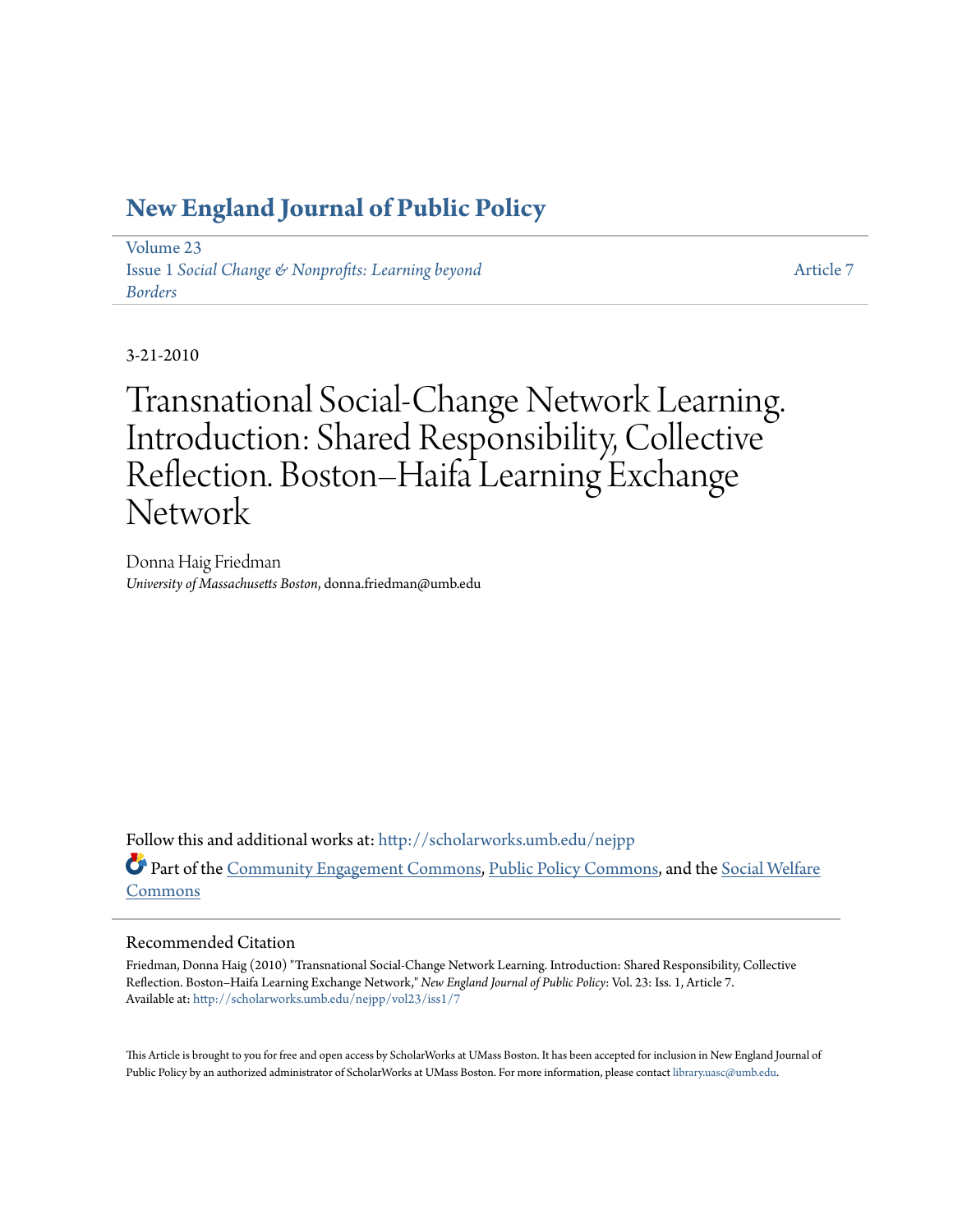## TRANSNATIONAL SOCIAL-CHANGE NETWORK LEARNING

# Introduction: Shared Responsibility, **Collective** Reflection

Boston–Haifa Learning Exchange Network

#### *Donna Haig Friedman*

aving just landed in Boston's Logan airport early in the morning of July 13, 2006, I looked up at a public TV. The breaking CNN news story of the day and for weeks to come — featured an outbreak of war between Israel and Lebanon. Bombs were dropping in Haifa, in the very neighborhoods I had visited during the previous seven days. My visit had been focused on recruitment and selection of nongovernmental organization (NGO) research partners for the Fulbright fellowship research to take place a few months hence, February through May 2007, when I was to be in residence in Haifa. During the previous week, Jennifer Cohen and I had jointly led focus groups with leaders of social change NGOs whose communities were in the poorest parts of Haifa, coincidentally many of the same neighborhoods being bombed. In a flash, the defenses I had constructed to ward off the pain of what happens on the other side of the world gave way. Knowing and caring about my new colleagues and friends in Haifa, as well as the communities they are committed to, pushed against the internal cognitive/emotional protections I had built for myself.

Since that day in July 2006, I have come to understand and cherish — in my bones the reality of being a world citizen with a connection to and shared responsibility with

*Donna Haig Friedman directs the Center for Social Policy and is a Research Associate Professor within the McCormack Graduate School at the University of Massachusetts Boston. Living in Haifa, Israel, for four months in 2007, closely engaged with visionary Haifa NGO leaders, was a highlight of her long career, as has been her participation since that time as an action researcher with the Learning Exchange. These experiences and others inspire her to strive to find the ways within a university context to inform poverty policy development with the perspectives of those living the realities of scarcity and social exclusion. She seeks to promote poverty policy solutions that emerge from the creative energies of people and communities most affected.*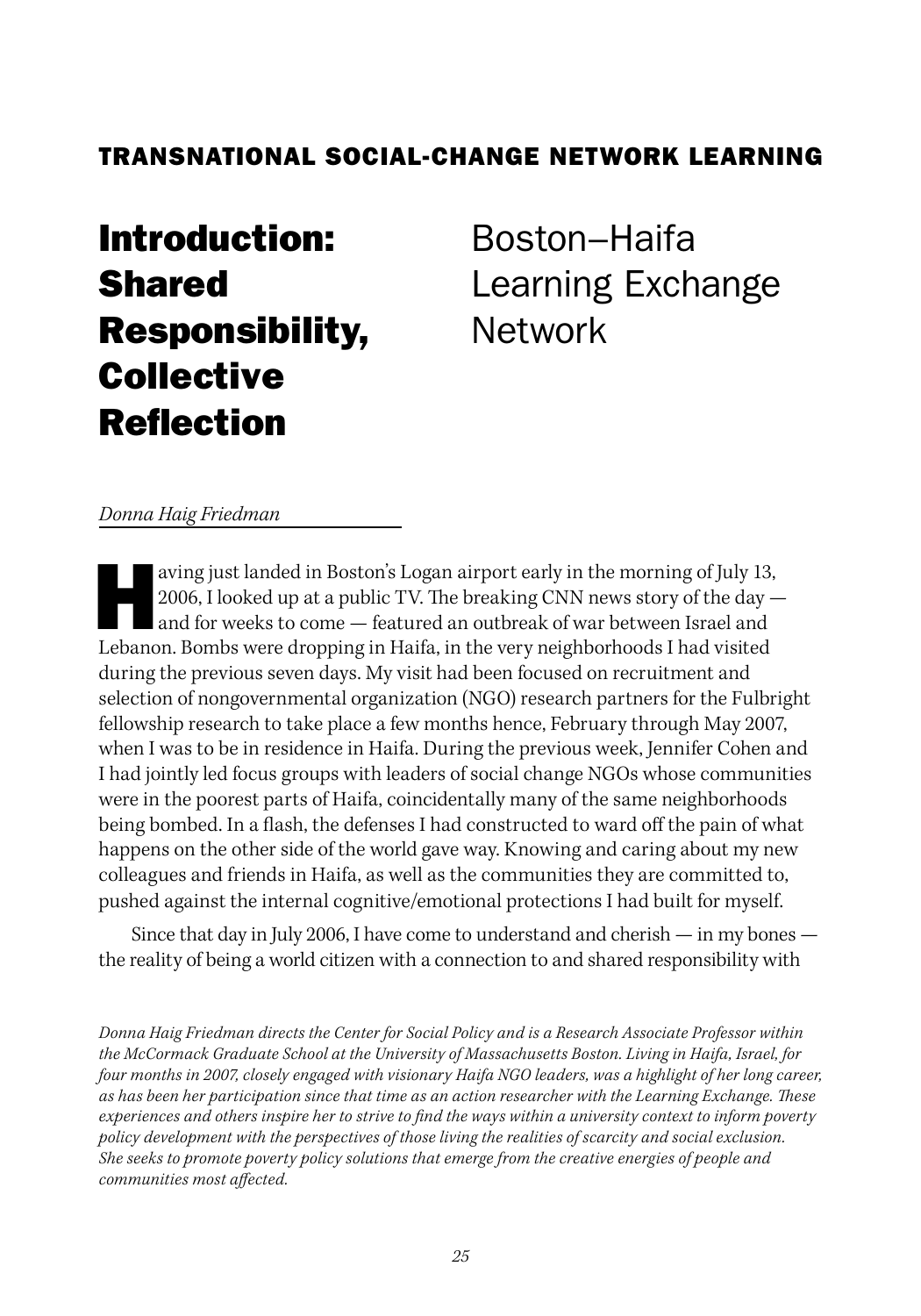all other men and women, near and far, to create a world that offers safety, opportunity, human dignity, and kindness for everyone. Through my research and planning role in the Boston–Haifa Learning Exchange, I have come to learn that transnational learning networks among nonprofit leaders can have significance for advancing such local and global social-change efforts. This second of six sections of the journal explores the core elements of such transformational learning networks, as experienced by three participating leaders from Boston, Massachusetts, and Haifa, Israel.

Local social and economic problems are not simply local. Human well-being in one part of the world is inextricably linked with global economic and political forces, as well as social and economic realities, in other parts of the world**.** How the decisions made by multinational corporations or political bodies impact humans and human communities far from us affects us all. Increasingly, immigration flows across the world contribute to a rich mix of multicultural world views of countries' residents. Whether we recognize this reality, our futures as world dwellers are intertwined with each other.

New technologies that allow for instantaneous, multiparty communications serve to unite social-change agents in different parts of the world through enabling a vivid, close to real-time, sharing of lived experiences and a rich exchange of ideas. New communication tools are making visible and strengthening the interconnectedness of communities across the world. The potential exists for transnational networks of organizational social-change agents to use these twenty-first-century tools, as well as more traditional in-person exchanges, to forge strong connections with each other for the purpose of generating new knowledge and fortifying local and transnational social change efforts.

The experiences of others demonstrate that as peer-learning networks evolve they shift from being informal in the early stages to developing more formalized coordination structures in the later stages.<sup>1</sup> Depending upon their origins and purposes, they may take many shapes as they evolve, from a centralized *hub-spoke* model to more distributed approaches, such as a *dense cluster* in which all participants have connections with all others, or a *many channels* option that uses a variety of connections among participants, or a *branching* structure in which a series of clusters are connected through several spokes.2 Effective network structures, however informal or formal, function to facilitate smooth coordination and continuity of activities, as well as the management of challenges, such as pressures from external stakeholders, resource allocation processes, and facilitation and preservation of learnings.<sup>3,4</sup> Governance issues, how decisions are made, are of central importance; how formal and informal power is shared among participating partners has a deep impact on trust-building and members' investment in contributing to the learning network's endeavors and future.5

Transnational network building, like all meaningful interorganizational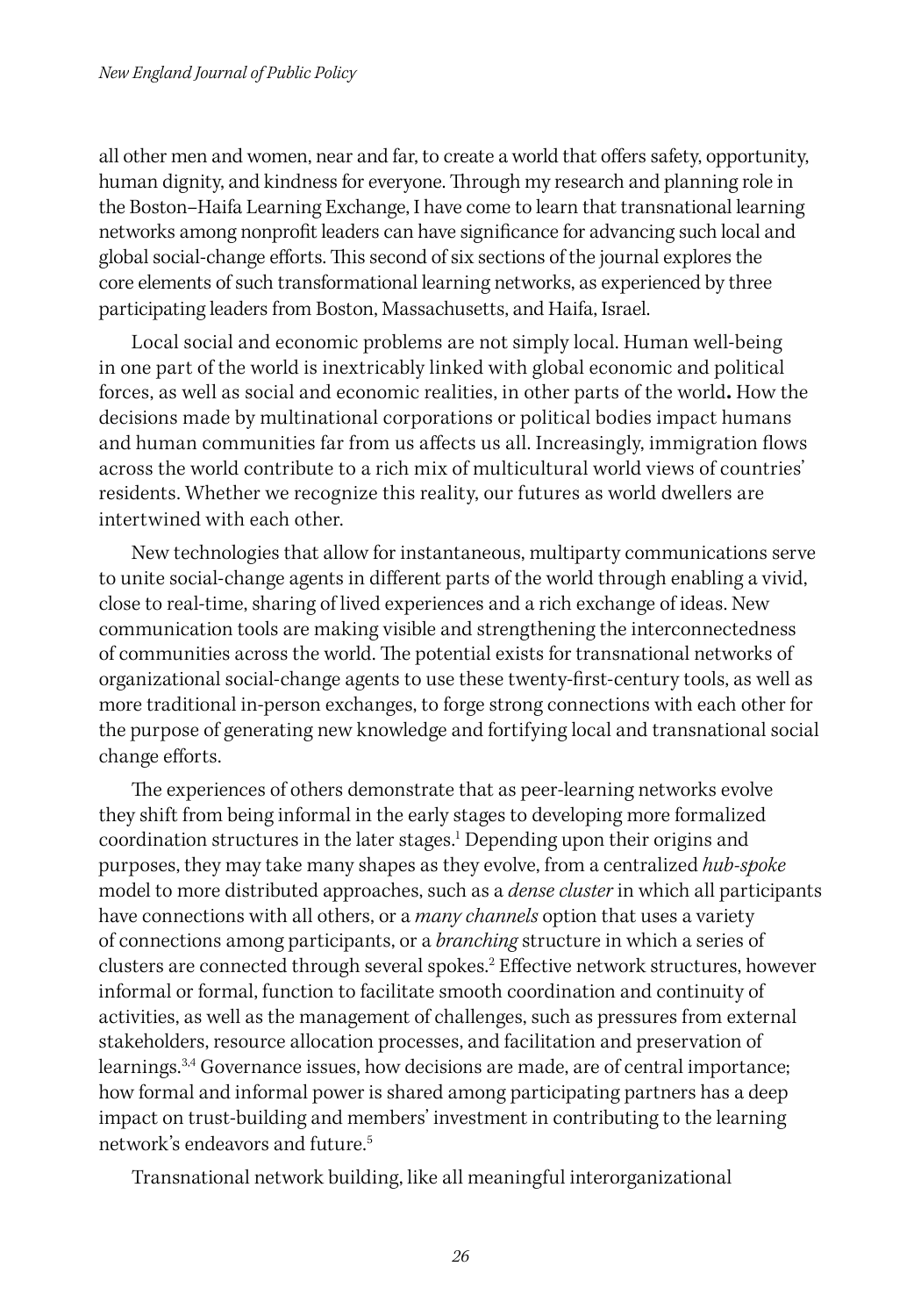collaboration, is a paradoxical endeavor.6 Participants are called upon to rise above their personal and organizational self-interests to contribute to a collective enterprise. For maximum impact, participants invest their time and resources without certainty regarding the outcomes for the collective endeavor and/or for the individuals or the organizations they represent.

Creating "relational learning spaces" has been found to be essential for the success of transnational peer learning and production networks.7 Bradbury and others identified six dimensions of "relational space, a high quality ecology of relationships" that were positively associated with effective collaborations among transnational business representatives working together as a network:

- **• Aspirational trust**, a shared, prosocial vision that allows participants to rise above individual self-interest and to invest in the collective objectives;
- **• Reflective learning**, building and preserving knowledge, an iterative, ongoing process, tied to direct experience, of checking assumptions, making meaning, and developing new ways of thinking, through mutual exchanges;<sup>8</sup>
- **• Peer connections**, a mutuality dynamic among participants that disregards rank and enables all members to have equal footing in contributing to the network's evolution and work; such mutuality requires an intentional balance in participation, membership, and decision making, as well as expert facilitation to counteract competitive dynamics that may emerge;
- **• Helping**, providing emotional support to each other;
- **• Commitment to process**, dedicated energy and time for investment in the relationships among members of the network;
- **•** Lastly, **whole-self presence**, a level of investment in which sharing among members occurs at both personal and professional levels.

"Relational learning spaces," with the features described above, have the potential to enable participants to experience transformational growth through reciprocal relationships with each other — persons who, by design, bring diverse economic, social, cultural, linguistic, religious, and political life experiences and perspectives to the exchanges.

Sustained transnational exchanges, while energizing and stimulating, are anything but easy. In fact, confusion and ambiguity are essential factors in such multicultural exchanges for enabling participants to develop new ways of thinking about practice, policy, coalition building, and other dimensions of social-change work.<sup>9, 10</sup> Seeing our own cultural norms, beliefs, and practices reflected in the other's eyes unsettles our fixed mental models that, while providing an inner security, limit our perspectives regarding ways of being in the world and ways of solving social problems.<sup>11</sup> Openness to others' experiences and perspectives, an acknowledgment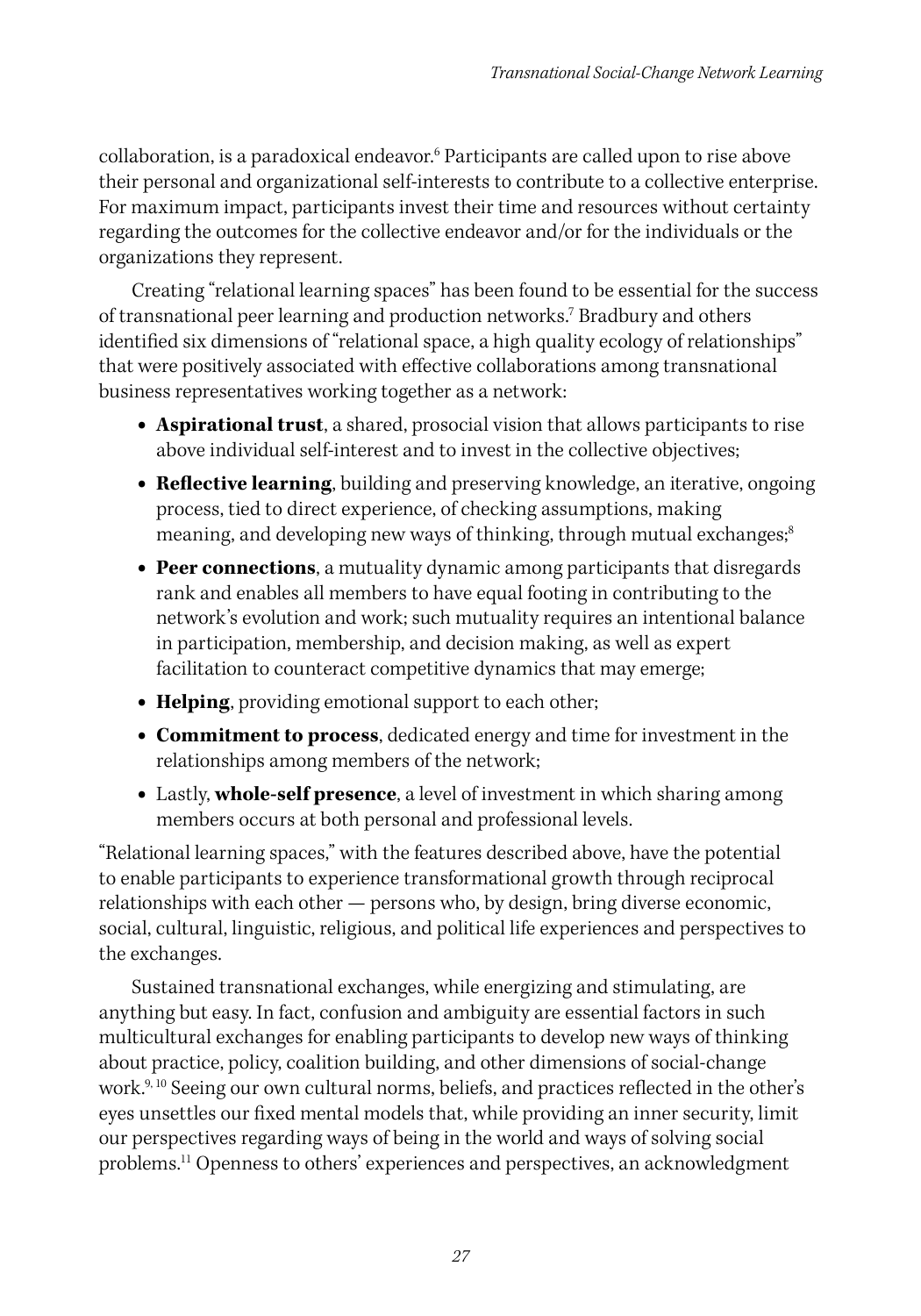of ambiguity, and resistance to clear answers are preconditions, in the context of multicultural exchanges, for enhancing creativity, inventiveness, and the development and adoption of new mental models.<sup>12</sup>

#### The Case of the Boston–Haifa Learning Exchange Network (LEN)

This LEN project has emerged as both experiential and active. The in-person learning exchange seminars, which since the project's inception have been taking place once a year in Haifa, Israel, and once a year in Boston, Massachusetts, were planned and facilitated jointly by the NGO partners as well as by outside trainers. Dedicated staff time and collaborative, generous attitudes on the part of planners in both cities have been essential for power sharing, efficiency, and thoroughness in the planning processes. Preparation has been extensive, requiring the core planning team, a Haifa–Boston mix, to use conference calls and e-mail communications, months ahead of time, for developing the substantive content for the in-person seminars and for coordinating the logistics, resources, recruitment, travel, and a myriad of other practical and substantive dimensions of these encounters. Especially for Bostonians visiting Israel and Haifa for the first time, an immersion in the complex cultural, religious, social, economic, historical, and political contexts of the country has proven to be of great significance. Bostonian learning exchange cohorts experience such an Israeli immersion through a multiday guided tour of the country prior to meeting their learning partners in Haifa. A less intensive tour/immersion takes place for Haifa partners when they come to Boston.

*Use of communication technologies*. Video conferencing among participants has taken place prior to and after the in-person seminars with mixed success. For the most part, rotating pairs of Haifa–Boston participants plan and facilitate the 1- to 1½-hour conversations. Oftentimes, participants read an article ahead of time and/or ponder their responses to a set of questions, drawing from their NGO leadership experiences, which become the basis for the video conference conversation. For example, following contextualizing introductions, participants have responded to questions, such as: How do we as NGO leaders define and implement social justice — as individuals, organizations, in society? or, What is the role of social change NGOs during elections? or, How have you tapped into the power of what you have learned through this learning exchange in your NGO leadership work?

Video conferencing as a means for connection and communication has worked best once the transnational partners have developed trust through the intensive in-person connections. On the one hand, the long distance reconnection after an in-person experience feels like a "home-coming," a reuniting of friends. Picking up on themes and topics that were a central part of the in-person exchanges allows for a deepening of the discussion and a hindsight reflection of the experiences participants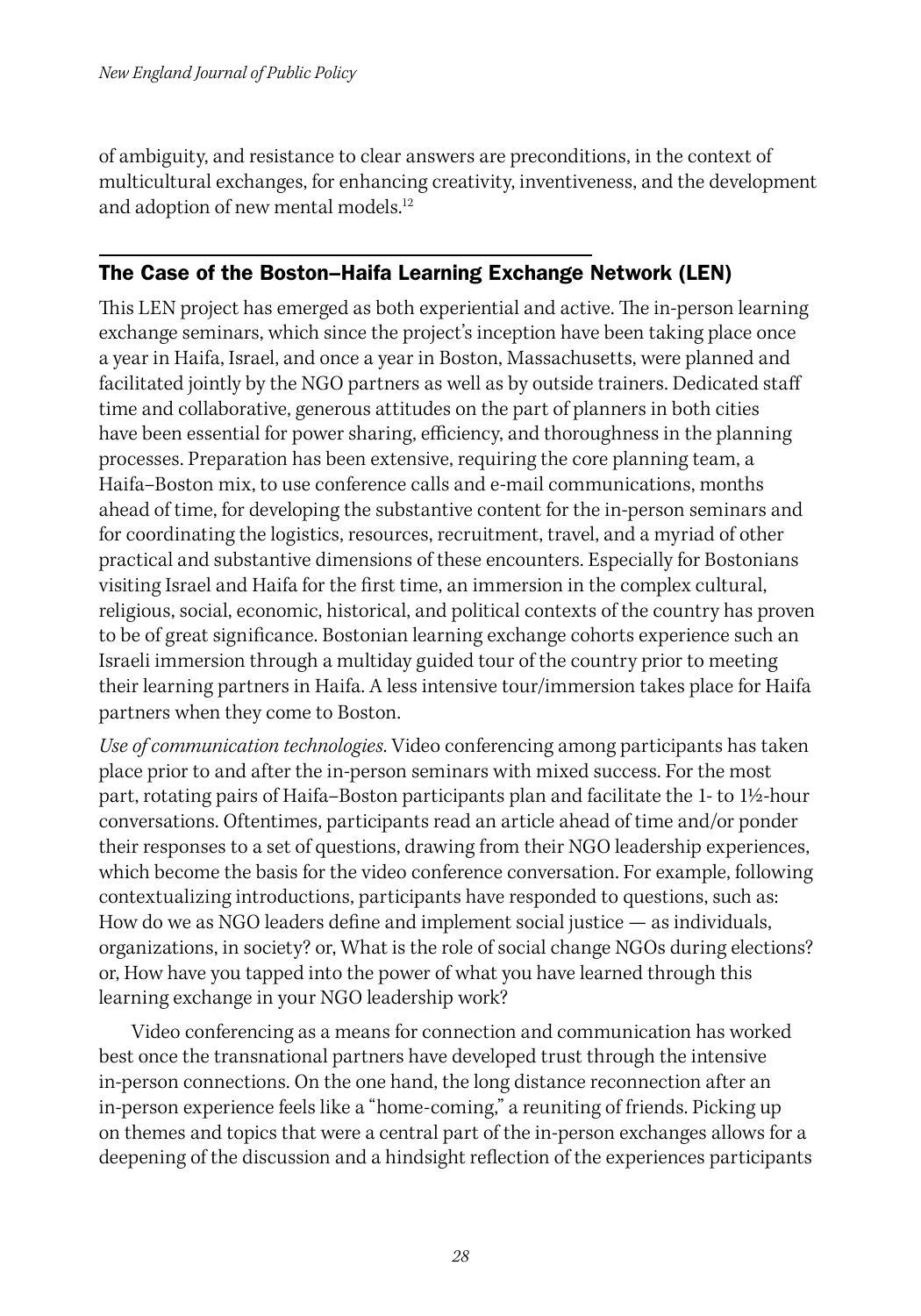had when they were together. On the other hand, when video conferencing has been used *prior to* participants meeting each other in-person, introductions of "self" have been awkward and a pressure to impress appears to hold sway.

Additional challenges have been the constraints of the video conferencing technology itself; communication during video conferences has to be very controlled — one person talking at a time and orderly turn-taking. Such constraints are culturally difficult for both Haifaim and Bostonians and are made more onerous when the technology fails to work as planned, more often than not. For the present and foreseeable future, carefully planned video conferencing will take place sparingly for very particular purposes. Other communication technologies, such as e-mail and free/ low-cost Internet phone communications, are most commonly used by the crosscity planners or by participants who have become close friends. Most recently, social media tools are emerging as viable and important avenues for connection.

*Challenging linguistic realities*. Linguistic barriers add to the challenges of transnational communication. English has been the predominant written and spoken language used by learning exchange participants. Many Haifa participants are somewhat fluent in English; only a sprinkling of Bostonian participants is fluent in Hebrew or Arabic, the languages most commonly spoken in Haifa. Translation options and resources have been extremely important, given the linguistic imbalance described above. In most in-person exchanges, simultaneous translation is offered by strategically placing bilingual members next to those needing English, Hebrew, or Arabic translation or through providing simultaneous translation, which requires a translator who speaks to participants through headphones. The first Learning Exchange report<sup>13</sup> was written in three languages: English, Hebrew, and Arabic. The March 2008 Haifa conference — the report's release event hosted by the University of Haifa's Center for the Study of Society and its Jewish Arab Center — included simultaneous translation in the three languages. The translation service allowed coauthors of the report, which included the Haifa NGO leaders who took part in the project in 2007, to speak at the conference in the language of their choice. And they did. Some spoke in Hebrew and one spoke in Arabic, to the consternation of some in the audience who were not accustomed to using headphones for translation of Arabic. Essays authored by Haifa leaders for this journal issue were written in the author's language of choice. Collaborating partners contributed funds to enable the Hebrew and Arabic texts to be professionally translated into English.

### Evolving Network Infrastructure and Functions

*A Branching Infrastructure Model*, a series of clusters connected through several spokes, best represents the formal coordination structure of the LEN.<sup>14</sup> Informally within and across each city, learning exchange members utilize a many channels model<sup>15</sup> in their relationships, regularly connecting with each other on both personal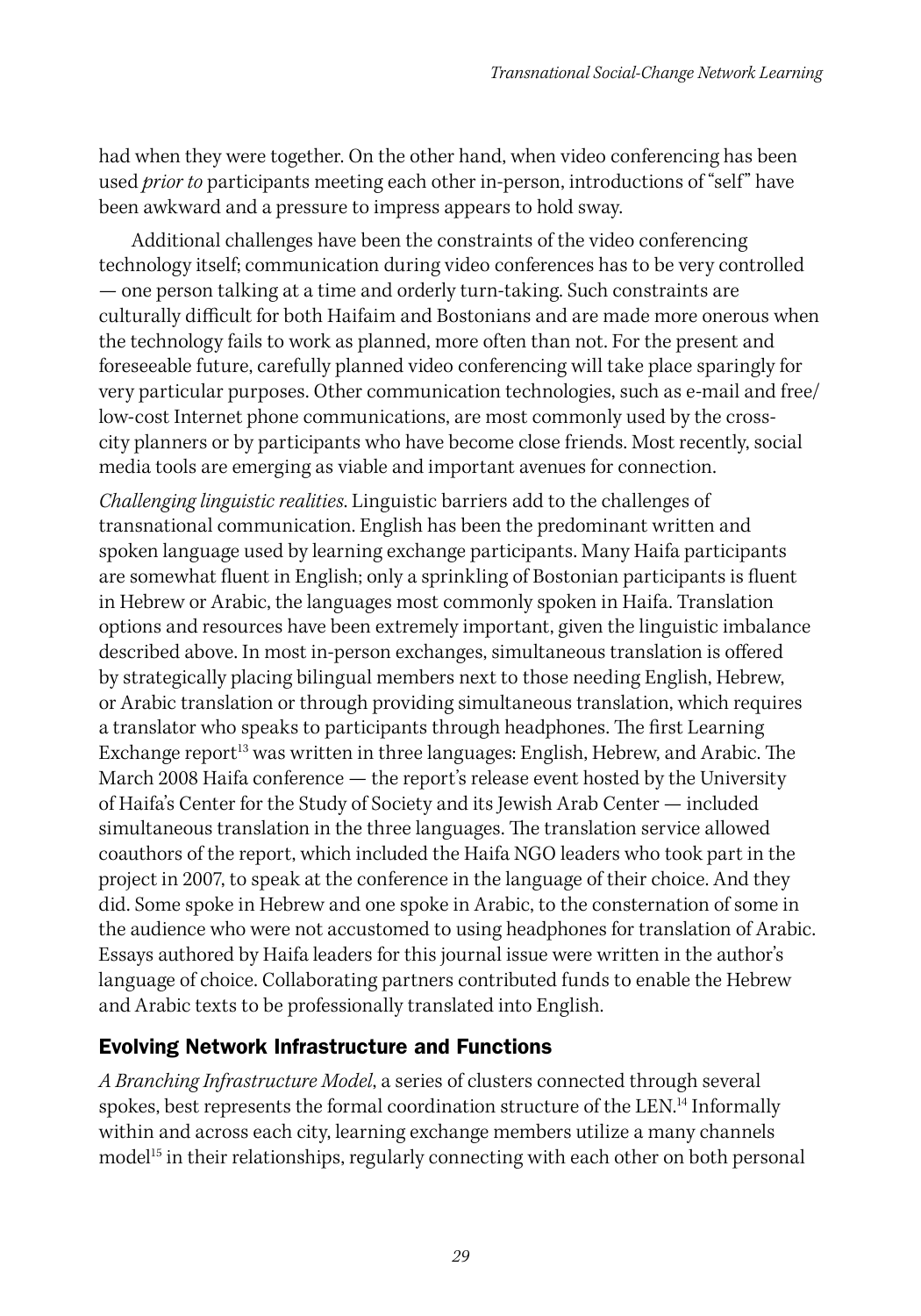and professional levels. With respect to the more formal branching infrastructure, the Jewish Community Relations Council has staffed the Boston spoke and taken responsibility for coordination of communications and planning, as well as decision making, with Boston and Haifa-based partners; in turn, the Council of Volunteer Organizations (CVO) in Haifa, Israel, has staffed the Haifa spoke and taken the lead in coordinating the same planning and decision making functions with its Haifa and Boston partners. The CVO also hosts Lead Haifa, an outgrowth of the LEN, a newly launched leadership development initiative for leaders from nonprofit, business, and government sectors in Haifa. The LEN planning group members in each city have remained relatively stable over the project's four to five years.

Reflections of Jenna Toplin, the Boston Coordinator. As an American Jew with a strong connection to Israel and as an individual committed to and passionate about global social-change and cross-cultural understanding, the opportunity to work on a project such as this was truly a dream come true. Coordinating this project between 2006 and 2009, I both experienced and observed the challenges and opportunities that cross-cultural learning exchanges can offer. While at times the planning and communication across distance, time zones, and languages was frustrating, it enhanced my own professional and personal growth tremendously. Meeting people where they are, communicating directly and consistently, asking questions, and being truly patient are skills that I practiced on a regular basis and that allowed me to develop dear friends as colleagues.

Participating in the planning, execution, and reflection phase of each component of this exchange introduced me to incredible leaders. Each LEN member had a story that I was fortunate to tap into, even just slightly, as we talked through workshop or video conference planning, visioning the future of this network and our communities, and reflecting on challenging and emotional conversations. As planners, we paid close attention to creating space where all perspectives might be voiced in rich conversation. But planning could only go so far. Throughout this journey, I was never on my own — I was part of something bigger than myself, and I felt valued for all that I brought. I found myself immersed in a plethora of experience and knowledge of individuals who themselves were yearning to learn and understand more about "the other" and about themselves. This exchange and the LEN members encouraged me to learn more about myself as a leader and the dimensions of leadership. It inspired me to commit myself to being a lifelong learner through experience and conversation, and for that I will be forever grateful.

### Relational Spaces for Transformational Learning.

To build trusting, reciprocal relationships and shared understanding, in-person sessions have included a mix of active learning methodologies, that is, formal, informal, large, small group and one-on-one, as well as organizational visits,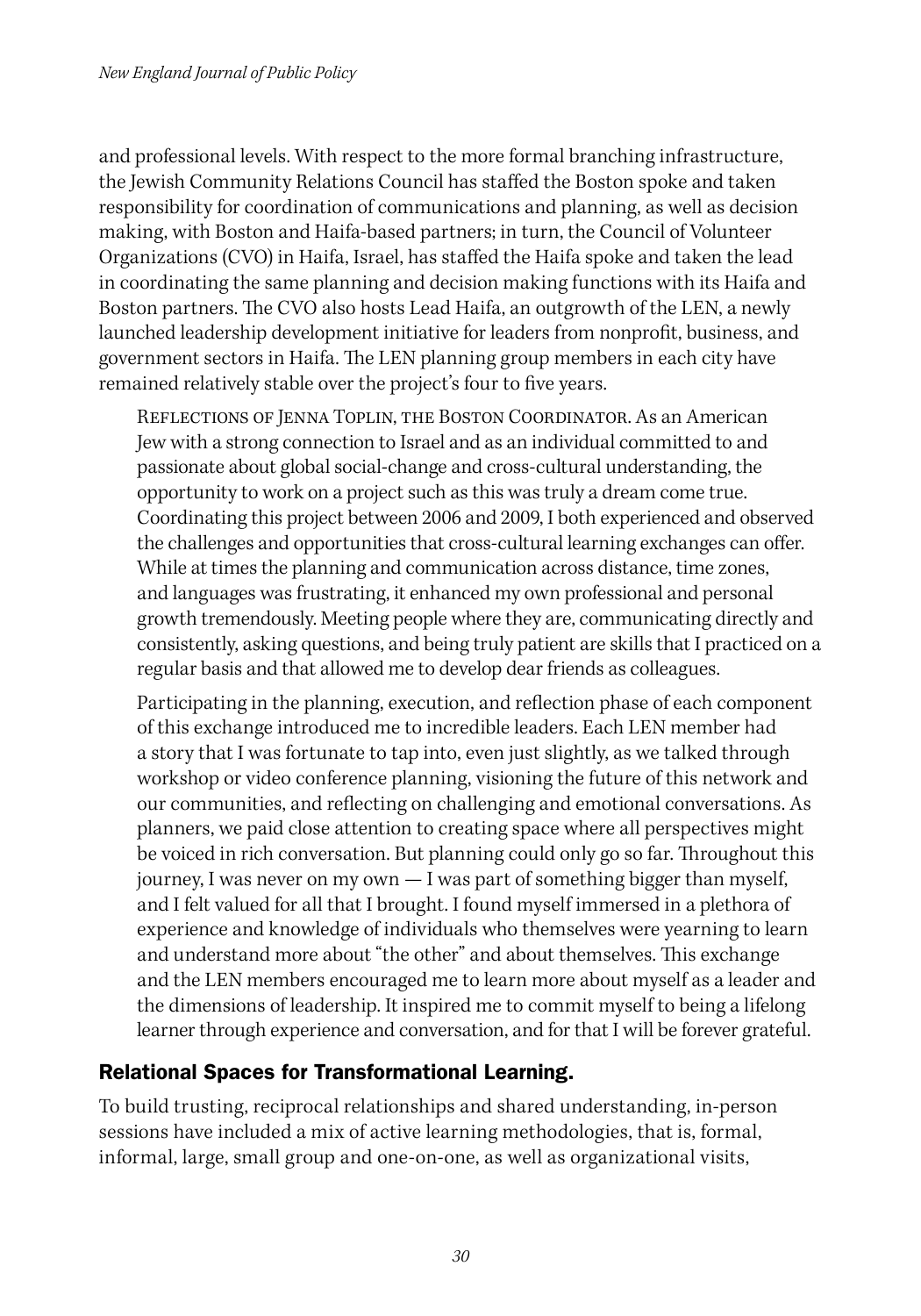site seeing, and home hospitality. Facilitation of large and small group in-person sessions has been carried out by rotating Haifa–Boston pairs who customarily begin the seminars with nonthreatening, playful ice breakers. Over time, as trust deepens, participants have taken greater risks in sharing their ideas, experiences, and vulnerabilities.

A Story of Aspirational Trust-Building. An important conversation took place in March 2007 in a meeting with the leaders of the five Haifa NGOs, Jennifer Cohen, and myself. The makeup of this all-female group was as follows: Israeli Arab/Christian; Israeli Jewish/German; Israeli Jewish/Russian immigrant; Israeli Jewish/Ethiopian immigrant; Israeli Jewish/U.S. Jewish; U.S. secular. We were discussing plans for a particular evening in March when leaders of the Boston NGOs were to be in Haifa for the next person-to-person learning exchange. Preliminary plans had been made to have a festive event one evening in a location that is now being used by the Ethiopian community in a very beautiful town a bit south of Haifa where many artists live. The Arab leader in our group told a story of the history of this place: an entire Arab village was evicted from this quarter and relocated only a few hundred meters away. The evicted households can see their former homes being used by others now. Only recently was the relocated village made "official" and recognized as worthy of being included on maps. Very quickly the conversation moved into thinking of other locations for the evening event. This greatly offended our Ethiopian group member who felt that her community's experience and culture were being cancelled out and sacrificed in an attempt to pacify the Arab group member's discomfort and what she perceived as the group's willingness to rush to seem "politically correct" (and especially tolerant of the Arab minority) at her expense. This hard conversation exposed difficult divides, the kind that had often prevented close collaborations among NGOs in Haifa prior to this point. But the respectful listening and courageous sharing among these women laid the foundation for strong bonds that have allowed them to work together closely on their shared social change missions in Israel.

A central component of the project since 2006 has been documentation and collective reflection. The essays in this journal are grounded in and informed by the core insights that have emerged from these reflections and from analyses of the extensive, multiyear documentation products. Indeed, this coauthored journal issue is one way in which the LEN is building and preserving knowledge; writing is thinking and collective writing is collective thinking. Using a mutual feedback process, essay authors, all of whom have been involved in the learning exchange, engaged in reviewing and building on each other's essays from start to completion.

A Story of the Value of Reflective Learning. A Haifa leader reported as part of the project evaluation that she appreciated the "widest way of thinking," in a global way, and learning about the potent value of reflection. She had come to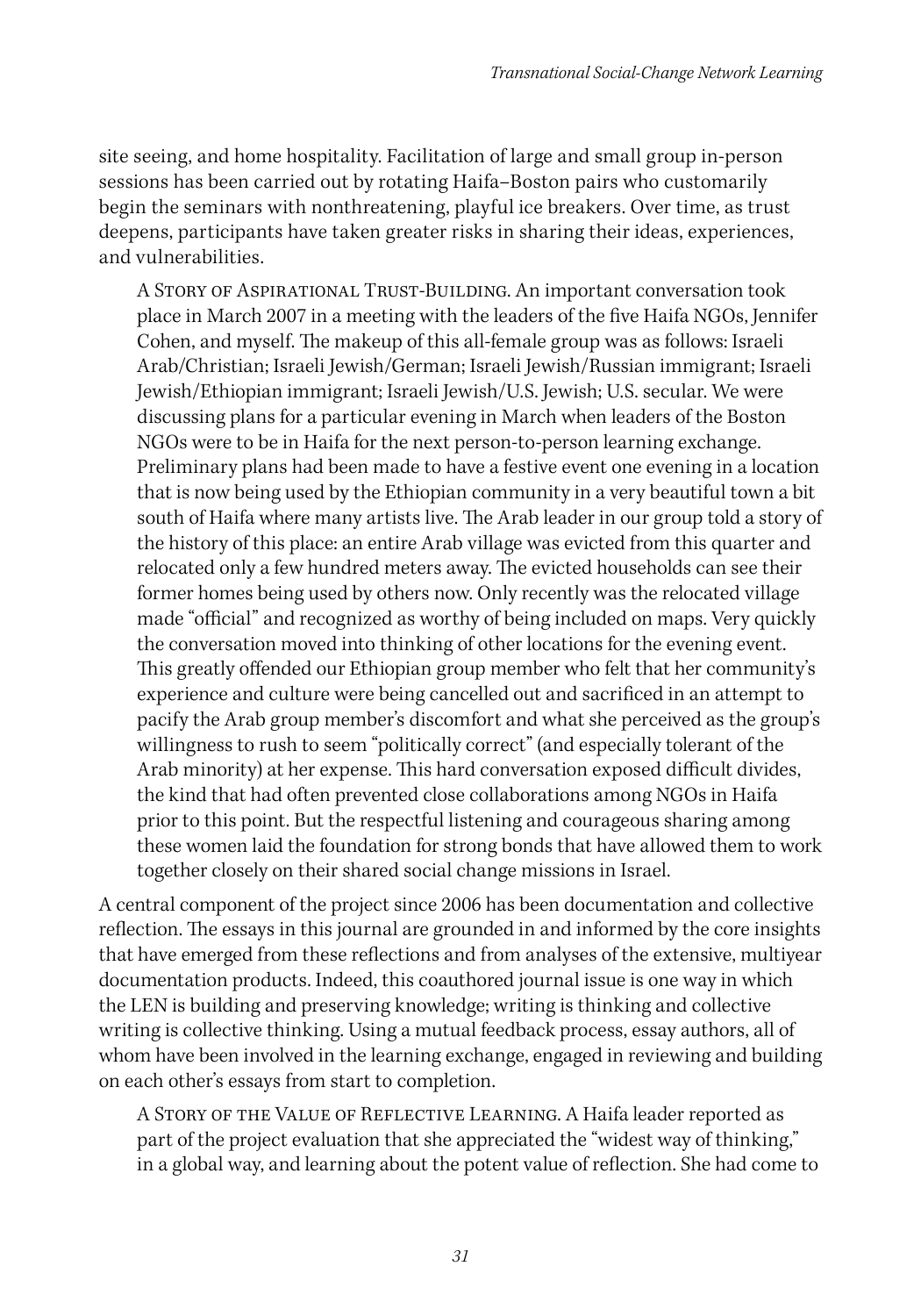understand that reflection could deepen her organization's capacity to learn from its practice and ultimately to grow. "Our success would be getting to the places where the organization is capable of changing."

*Peer connections*. Creating a learning environment in which all participants are on equal footing has been a priority for LEN planners from the start. Such a balance is not easy to strike because much of the funding for the enterprise is Bostonbased; money speaks unless a conscious effort is made to counteract its impact in processes of mutual engagement. In addition, the Anglophone-oriented reality of the learning exchange presents more challenges for Haifaim than for Bostonians, as Haifaim are constantly challenged to move out of their linguistic comfort zones. This linguistic challenge has very likely had a negative impact on the power balance in the network; in effect, those with English facility have an easier time in making their arguments and putting forth their points of view. For all of these reasons, ensuring equal investment and joint engagement in planning and decision making have been challenging at times. Nonetheless, deep personal connections have emerged among the learning partners.

A Story of Peer Connections and Emotional Support. The focus of an in-person session in Haifa in March 2008 was *Working in Times of Crisis*. The Haifa leaders came prepared to share their experiences of the 2006 summer war with Lebanon when many of the poorest Haifa neighborhoods (in which these organizations work) were being bombed. "The war broke out while we were running summer camps for 700 kids at [the community center]," said a Haifa leader. "We had to find the balance between our work (responsibility toward the kids, parents, and bosses) and our own safety and that of our own families'. . . . How to bring workers into work . . . given the mixed messages from the media about whether they have to come or not? Do we have to force them? Also, it was hard not to judge the people who left, who did/didn't do their work." "It kept me sane to go to work, but I was eight months pregnant," said another Haifa leader. "I got early contractions and my husband was very angry at me for going to work." "I lost a friend on the first day of the war," said another who was very choked up while speaking. "Our center changed its regular work and went on to hold special meetings and to call the women. We also did some post-stress work including running a focus group with the women after the war, to hear about their experiences. We helped 150 women."

Boston leaders listened in stunned silence as more stories emerged of Haifa participants' personal traumas with their own children/families and the conundrums they faced as to how their organizations should respond in the midst of the crisis. Then a Boston leader said: "We can't understand your loss and trauma. In another way, we're losing close to 100 kids a year in Boston to street violence and we're trying to figure out what to do with that violence. I appreciate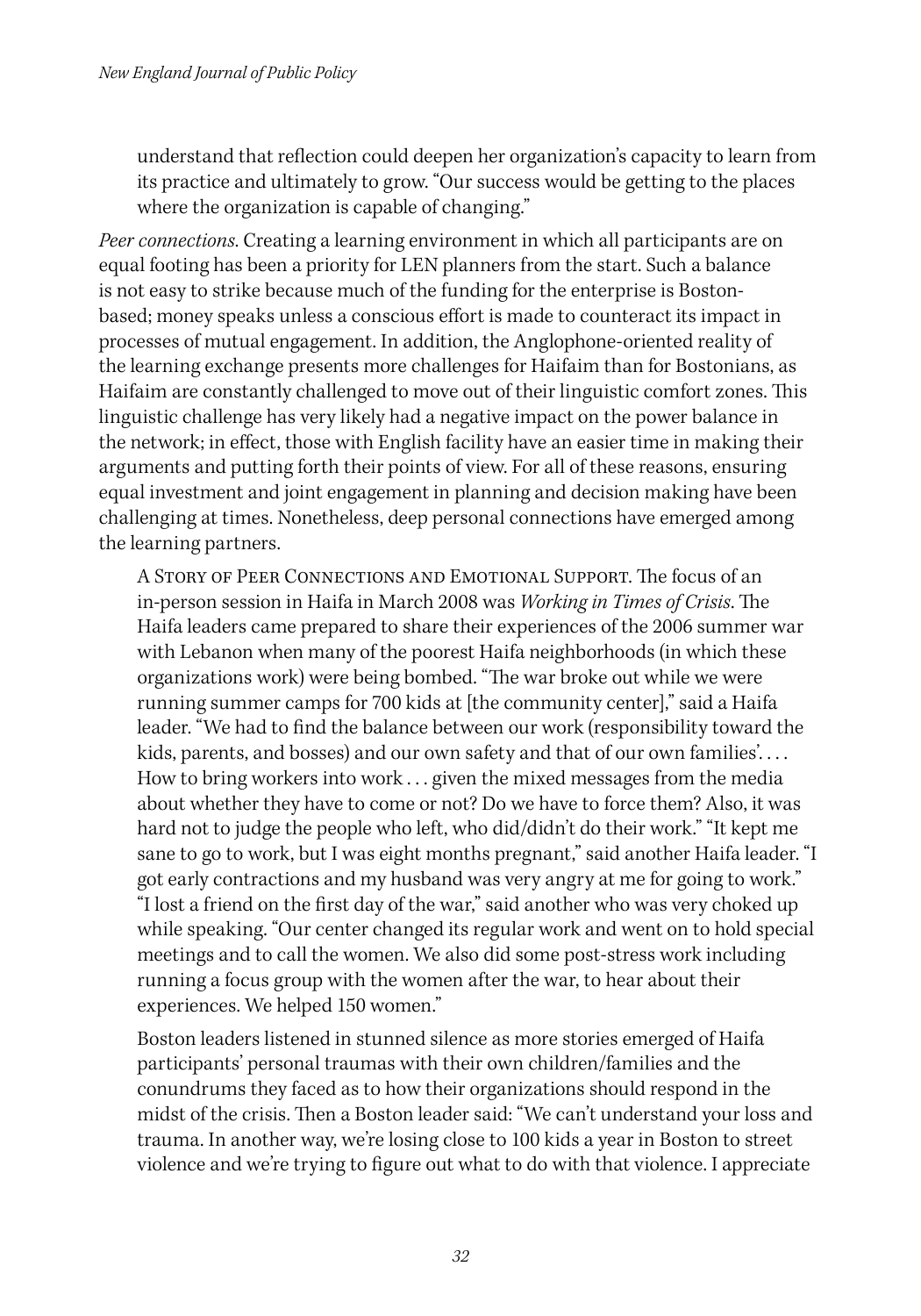your sharing your stories of moral courage in staying in this work when you are in harm's way. You give me hope and inspiration to stay in the middle and negotiate."

In terms of commitment to the LEN, participants have busy and demanding work lives; their attention goes to the priorities close at hand. The twice-yearly, intensive, multiday in-person experiences have therefore been the most powerful mode of connection for Haifa–Boston Learning Exchange participants. Those Boston and Haifa participants who have invested in the learning exchange have developed meaningful and significant personal and professional connections with each other.

A Story of Commitment to Process. "I entered this experience without really knowing what to expect," said a Haifa leader. "But in retrospect, I think I must have expected an experience that would be largely academic and intellectual since I was taken aback by the intimate way in which we connected almost from the start. I was surprised by the depth of the engagement we managed to achieve, given the short time period. Whether it was the frame of mind with which we all entered this (and the video conference the previous week), the fact that we were all women, or the fact that we shared such deeply held values, it felt as though we were able to communicate in an authentic way right from the start. We established a remarkable level of trust fairly quickly, which was reflected in our sharing our challenges along with our successes right from the start."

A Story of "Whole Self Presence." "Talking about the learning exchange experience in Boston, a Haifa leader referred to two levels of emotions: "personal intimate friendship between us (very direct) and the peer learning that I really enjoy." Other than enjoying being able to share issues of directing, she found exploring the workings of organizations very helpful. "Although we have very different [organizational sizes], the basic issues are very much alike" and "being able to see [another's] work and my organization's work through the international perspective was very helpful. . . . Understanding the American part, seeing the office of [a Boston organization] looking worse than ours was comforting, that there is something common, our struggles are common." In addition, the Haifa leader reported learning a great deal from her Boston partner that "gave me perspective, seeing more easily the processes and that one has to wait, be patient, not thinking that five years is too long, . . . having realistic expectations."

#### Open Multicultural Exchanges

LEN planners have been intentional in ensuring that all of the joint activities have been open-ended and designed to allow for ambiguity and for a disruption of our fixed ways of thinking. In fact, "living in the in-between" has been a theme of the immersion experiences for Bostonians in Israel. The tenuous nature of life in Israel, a cultural norm of vigorous debate and the complexities of the country's historical, religious, political, economic, and social contexts ensure that there are no clear answers to any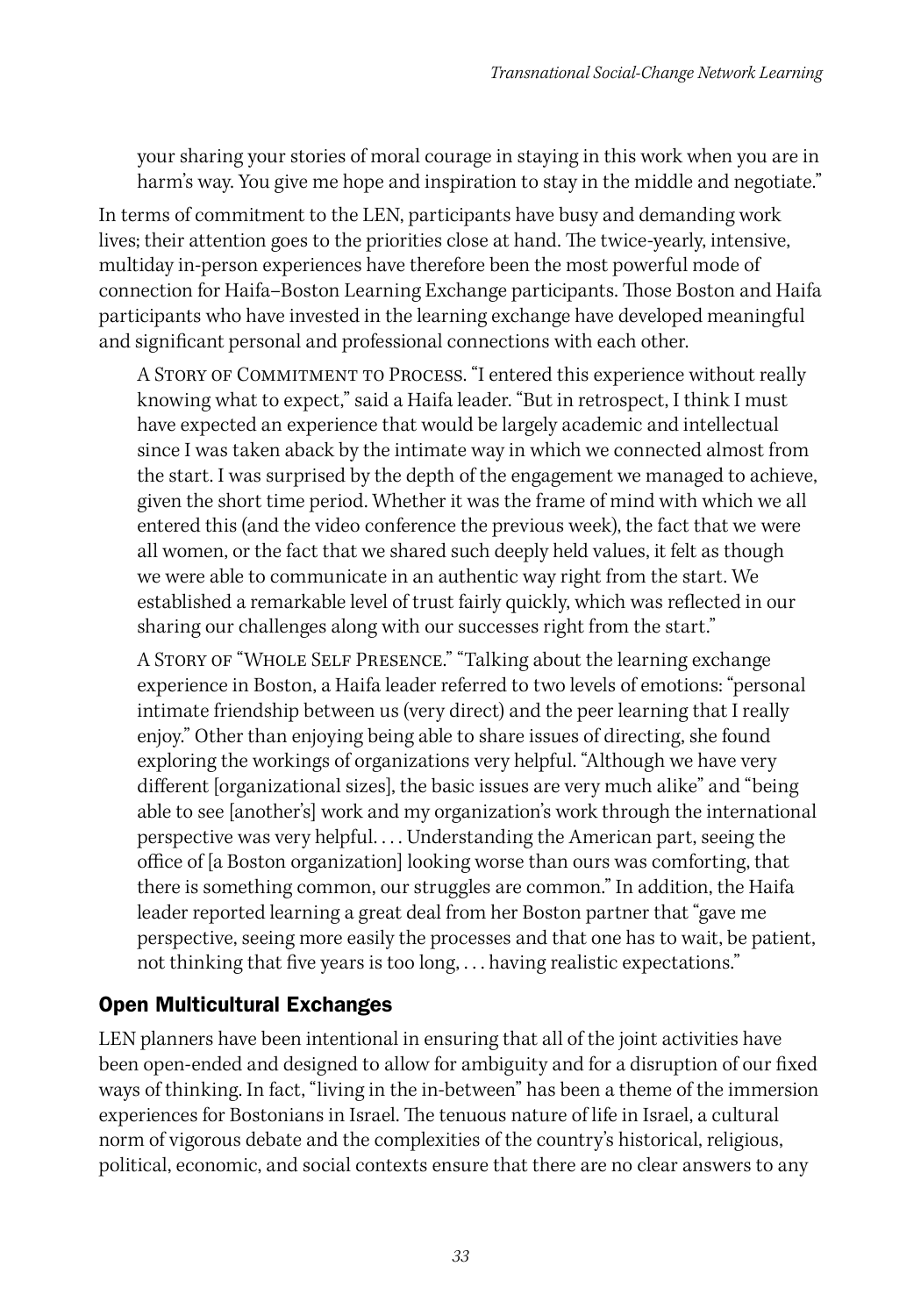of the questions learning exchange partners ponder with each other. As a result, all committed LEN participants have come to see themselves, their organizations, and their countries with fresh eyes.

A Story of Seeing One's History and Organizational Experience with New Eyes. A session in Boston, hosted at Project Hope, focused on learning organizations. Thinking about her own organization's learning practices, one Boston leader reflected, "There are a lot of ways in which we are engaged in this type of work throughout the agency . . . but the visit from our sisters from Haifa brought it forward in a vivid way for me. . . . It is most important," she said, "that we listen to each other and broaden ourselves and our understanding [of social justice work] through our talking to each other."

She saw her own organization's history anew as a result of a conversation with her learning partner. "When I listened to Rula speak about how her organization began, I realized that we have some strong similarities in our own history. Kayan was started as somewhat of a cooperative or collective. A group of five women came together to design and implement a program that would engage with and respond to the needs of the community. We were started by a group of religious women who came together to do the very same thing because of their connections in the community. Then we grew and found a need for enhanced structure. The fabric of our collective and mutual beginning is present throughout. We are perhaps in a different phase of our development and it was good to remember our beginnings through the eyes of an outsider. The conversation raised some questions around the challenges of maintaining strong inclusiveness and "mutuality" while becoming a larger organization. . . . These human connections and the realization that you are so very different and so very alike  $-$  a duality to live in  $-$  is valuable and rich and gives tremendous hope."

#### Closing Reflections

The words of the Boston leader above aptly illustrate the self-reflection and new questions that emerge through positive transnational connections. Similarly, the essays to follow are powerful first-person testimonies to the transformational impact of such connections, developed within conducive, relational learning environments. Sr. Margaret, Alex, and Fannette each tell stories of the ways in which their lives have been impacted and their work strengthened through the relationships they have built through this and other transnational experiences. Some of their experiences were surprising; for example, Haifa's Fannette and Alex developing a connection during their Boston sojourns. Other experiences they reflect upon illustrate the evolution of their understandings of nonprofit social change work, coalition building, and organizational effectiveness. You will clearly see from their essays that each of these